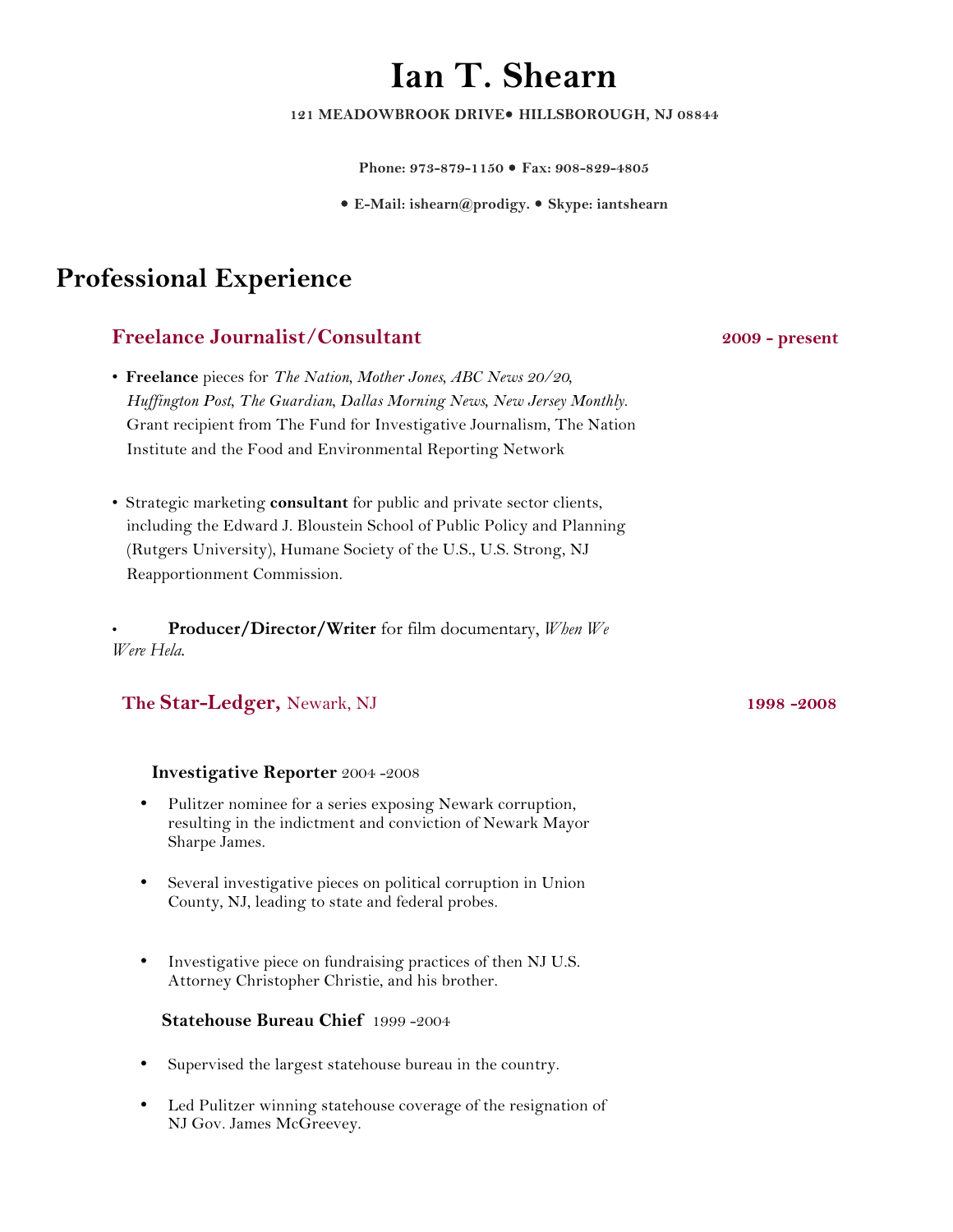• Supervised several award winning investigative pieces, spanning three governors.

#### **Night Metro Editor 1***998 –1999*

• Supervised three editors and several reporters, responsible for page-one stories, breaking news and rewrite.

#### **The Herald News,** Passaic, NJ **1995 -1998**

#### **Executive Editor**

- Resuscitated a struggling, ineffective daily into a respectable publication.
- Oversaw comprehensive graphic redesign and won more writing awards than any paper in the state.
- Sent on four-month special assignment in 1997 as Acting Executive Editor to restructure Lowell Sun news operation in Massachusetts after acquisition by owner of the Herald-News.

#### The Houston Post, Houston, TX 1992 -1995

#### **Special Projects Editor**

- Led coverage of the Branch Davidian siege near Waco, TX.
- Hired as assistant metro editor, coordinating political coverage.

#### **The Herald-News,** Passaic, NJ **1995 -1998**

#### **Executive Editor**

• Hired as reporter, promoted to Metro Editor and then Editorial Page Editor before assuming the top editorial position.